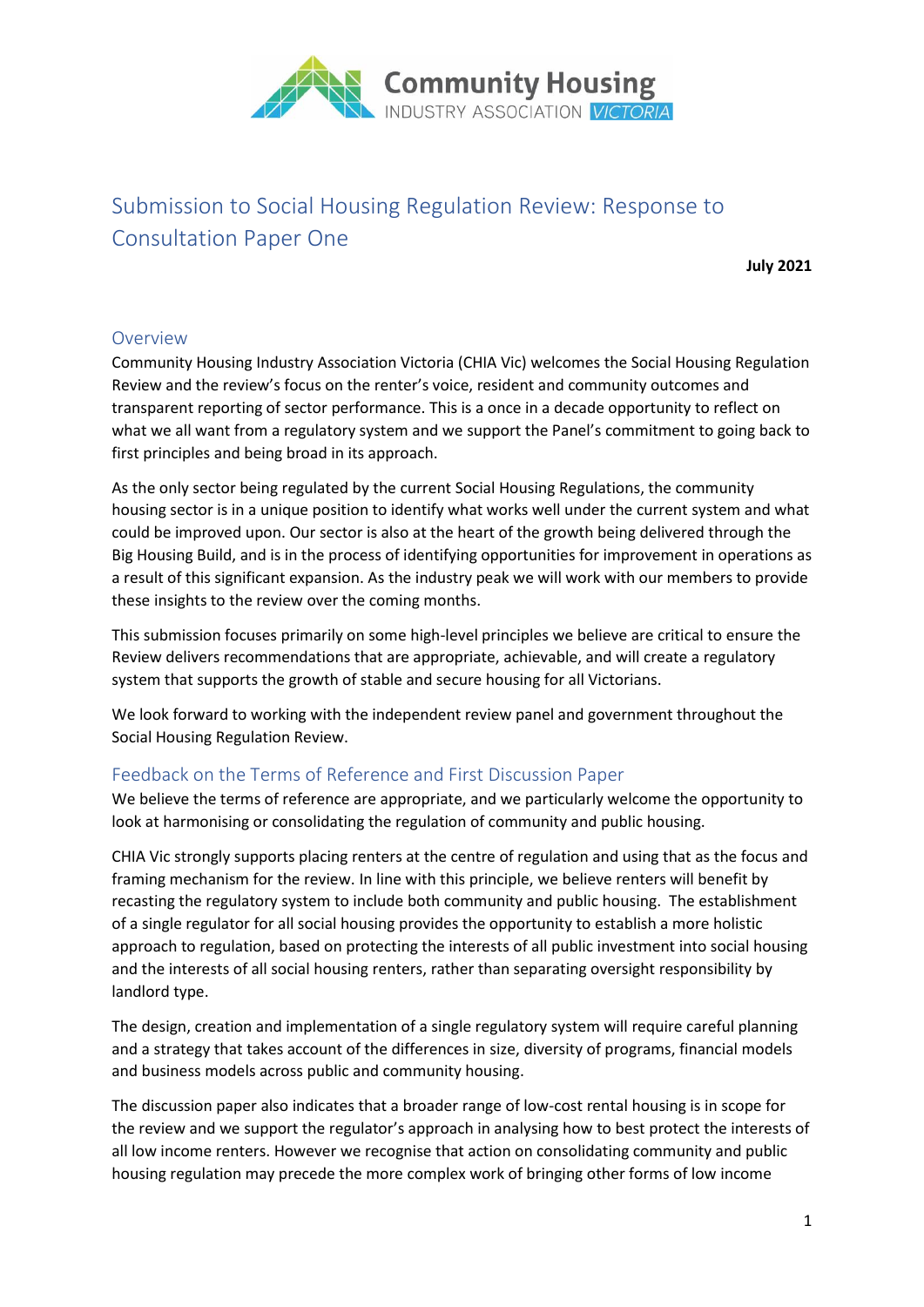housing within the purview of social housing regulation. While there is still a paucity of social housing stock in Victoria the non regulated low cost housing provides an option for many people and we would not want to see that option disappear.

The background paper notes the right to adequate housing as a human right under the ICESCR but does not explore this any further. CHIA Vic recommends that the Review Panel considers whether the renter-focused approach of the review could also incorporate the human right to housing, something we recommended that Homes Vic include in the Ten Year Social and Affordable Housing Strategy<sup>1</sup>.

CHIA Vic sees the regulatory review as an opportunity to recast and redesign the regulatory system, its purpose and principles. We believe the review should begin by setting out a framework that will guide the regulation and regulatory system that is to be developed. The framework should prioritise the following elements:

## • **Outcomes-focused**

Regulation should identify the outcome(s) it aims to achieve and use that to determine what actions are required to deliver it.

## • **Proportionate**

The level of regulation should reflect the degree of government investment, and acknowledge the interests of outside investors may not be those of government.

## • **Risk-based**

Regulation should match the level of risk, with light-touch regulation in place for low-risk activities and higher levels of oversight for activities or areas with higher risk.

## • **Transparent**

Regulation should create greater insight into the outcomes being achieved by social housing providers, and highlight areas where improvements are needed.

CHIA Vic suggests that the main outcome that the regulatory system should seek to achieve is a stable and affordable home for eligible renters.

Secondary aims of the regulation should be to support the creation of engagement and influence for social housing renters as well as elevating the renter's voice in the operation of social housing. Placing greater emphasis on opportunities for renter engagement and influence will ensure that as Victoria's social housing system grows it does so in a way that continues to respond to the needs of the people it houses.

There is also much to learn from other countries about the role renters play in their regulatory systems. It is not unusual for regulators to have renter scrutiny panels that assist with their assessments, and we expect that the current review will consider how our regulation can improve renter engagement in creative and meaningful ways.

As the peak body for community housing, CHIA Vic would like to see these aims achieved in a way that balances renter outcomes with our members' NFP business model. A review which leads to the streamlining of reporting, and the provision of timely and relevant data which can drive improvements and strategic planning is just one way in which a redesigned regulatory system could create efficiencies for the community housing sector.

<sup>&</sup>lt;sup>1</sup> See CHIA Vic Submission to 10-Year Strategy for Social and Affordable Housing: https://chiavic.com.au/wpcontent/uploads/2021/05/10-year-plan-submission\_CHIA-Vic.pdf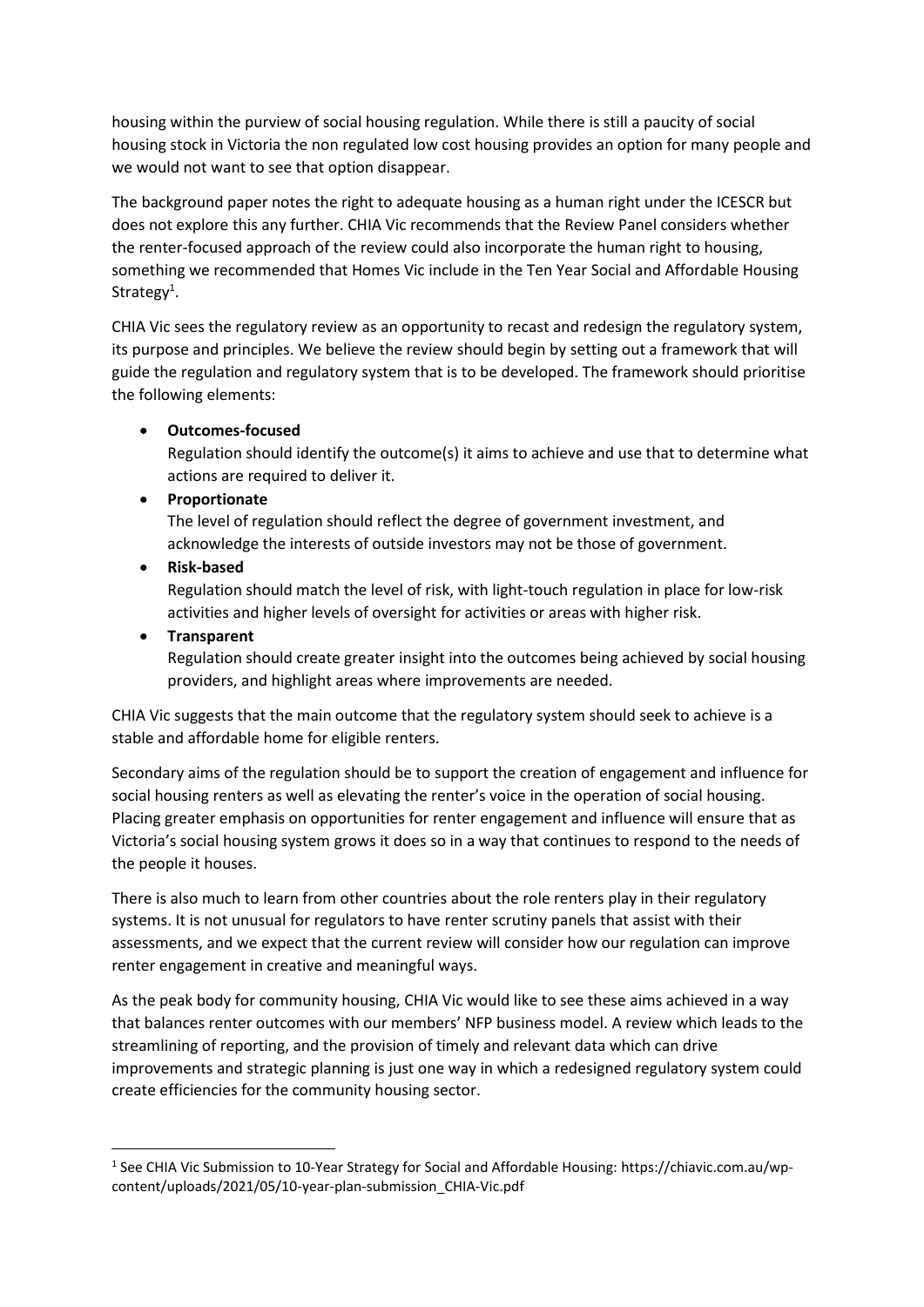# Specific feedback

In addition to the high-level feedback outlined above, CHIA Vic has also developed suggestions on a few more specific matters of relevance to the regulatory review.

#### **Data**

We support the inclusion of data management improvement analysis within the scope of the review. This is particularly important given the opportunities for a regulator to collect and collate meaningful data and centralise the importance of social outcomes and the renter voice.

Setting shared performance standards for community and public housing provides an opportunity to reduce confusion and create data sets that can be used to protect public investment and create a shared understanding and ability to analyse the strengths and opportunities of the whole social housing system.

Shared performance standards and data collection does not imply that the systems are the same or should be the same. The diversity of social housing services will however create some challenges and it will be important to ensure that collation of data does not create a misleading impression and comparisons are not inappropriately made between differing services. For example, transitional housing management programs are designed to be short term and supported housing programs target complex clients, if data from either of these types of services is compared against general long term housing programs, it may lead readers to make incorrect conclusions about the relative quality of services being provided.

For these reasons, reporting will need to be carefully designed to ensure it provides a transparent picture of the social housing sector while ensuring that readers do not infer that straight comparisons can be made between different service types.

Timeliness of data is also a critical factor, and the regulator should be adequately resourced to collect and report current and meaningful data that provides a clear picture of social housing operations and helps drive system improvements. In line with the principles outlined above, reporting requirements should balance the value of the data in providing insights into the social housing system with the resources required to collect, report, analyse and publish it.

#### **Clarifications**

On page fifteen of the discussion paper, it is stated that "approximately 7 per cent of tenants in community housing exited due to eviction" in 2019. This statement is false and we believe that this figure represents the total number of evictions as a proportion of community housing exits, and not as a proportion of community housing tenancies. Community housing organisations use eviction as a measure of last resort, and we are concerned that a drastically over-inflated eviction rate has been included. We believe the true figure is a fraction of a percent of tenancies and we hope that the panel is able to provide a correction and amend the paper.

#### **Process**

CHIA Vic supports the process for the review and consultation outlined on the Engage website. We request that details on the focus areas of future discussion papers are shared as early as possible to assist in planning responses.

Also, we believe the relatively short consultation period for this first paper was appropriate given its focus on setting the scene and providing the scoping and background information that will inform